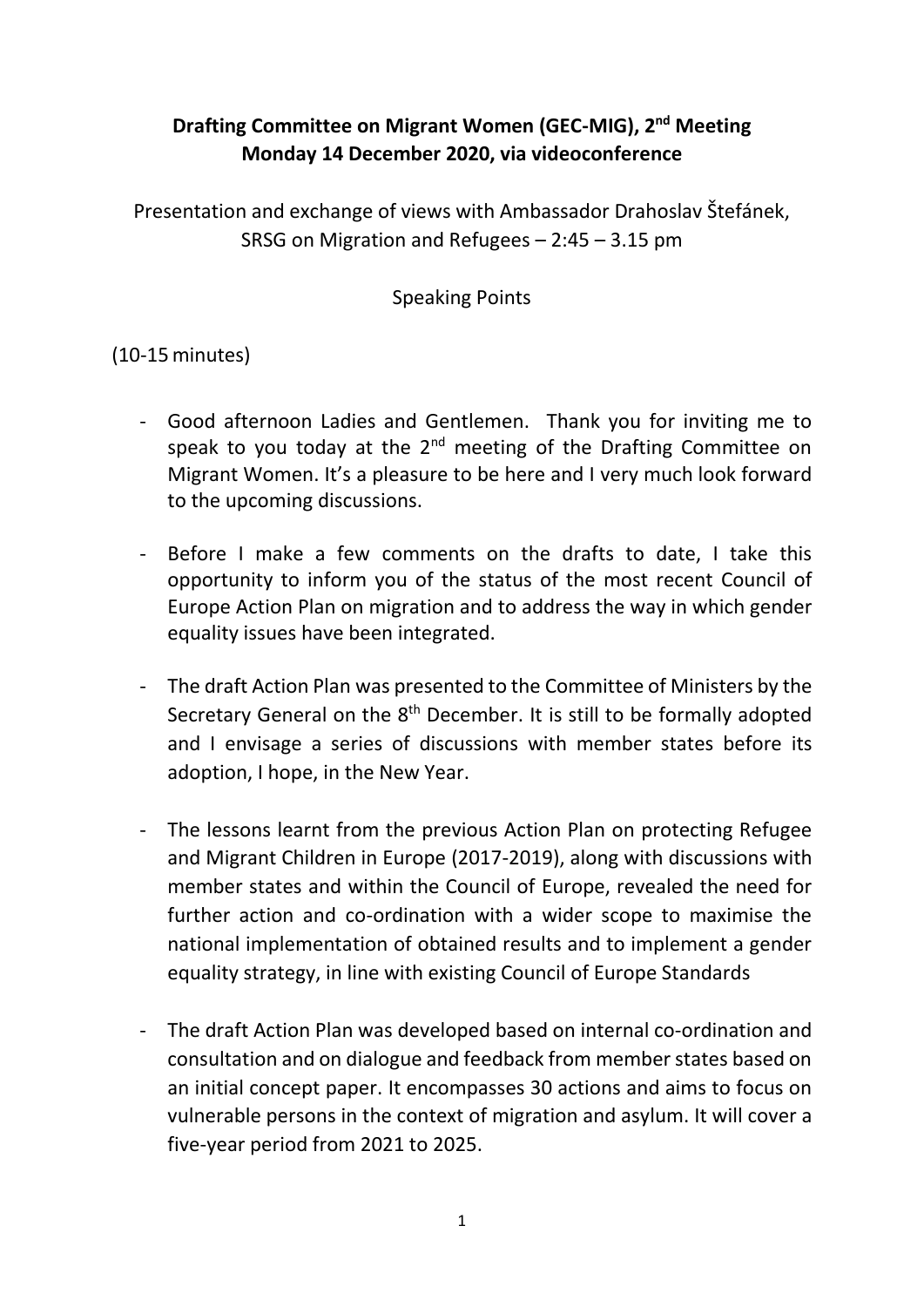- The structure of the Action Plan reflects a total of 4 pillars. Three pillars are based on the core mandate of the council of Europe – human rights, democracy and the rule of law. The fourth pillar is transversal and focusses on cooperation by enabling inter-agency and transborder cooperation and peer exchanges through the Network of Focal points on Migration established in 2019.
- This network pursues a direct dialogue with migration and asylum authorities in Council of Europe Member states with the purpose of enabling intersectoral and cross-border exchanges. An online meeting of the Network was held the  $30<sup>th</sup>$  November.
- The term "vulnerable person in the context of migration and asylum" is used in the Action Plan to include the people who face the most difficulties in exercising their rights in migration and asylum procedures and who are entitled to call on states' obligation to provide special protection and assistance. Such difficulties might be linked to reasons for leaving their country of origin, situations encountered during their journey or at their destination or to a person's identity, condition and/or personal circumstances.
- The European Court of Human Rights, Steering Committees and the Council of Europe monitoring bodies have also emphasised the special protection that states need to provide to vulnerable persons in the context of asylum and migration.
- This term, of course, encompasses all migrant, refugee and asylumseeking women and girls and gender equality has been integrated into the action plan as a cross cutting theme. The work of the GEC-MIG and the drafting of this recommendation is specifically included as an action under the first pillar on ensuring protection and promoting safeguards by identifying and responding to vulnerability.
- The exchanges and presentations that took place during the first meeting of the GEC-MIG in October considered the issues facing migrant, refugee and asylum-seeking women and highlighted and raised concerns surrounding gender-sensitive reception facilities and protection, the need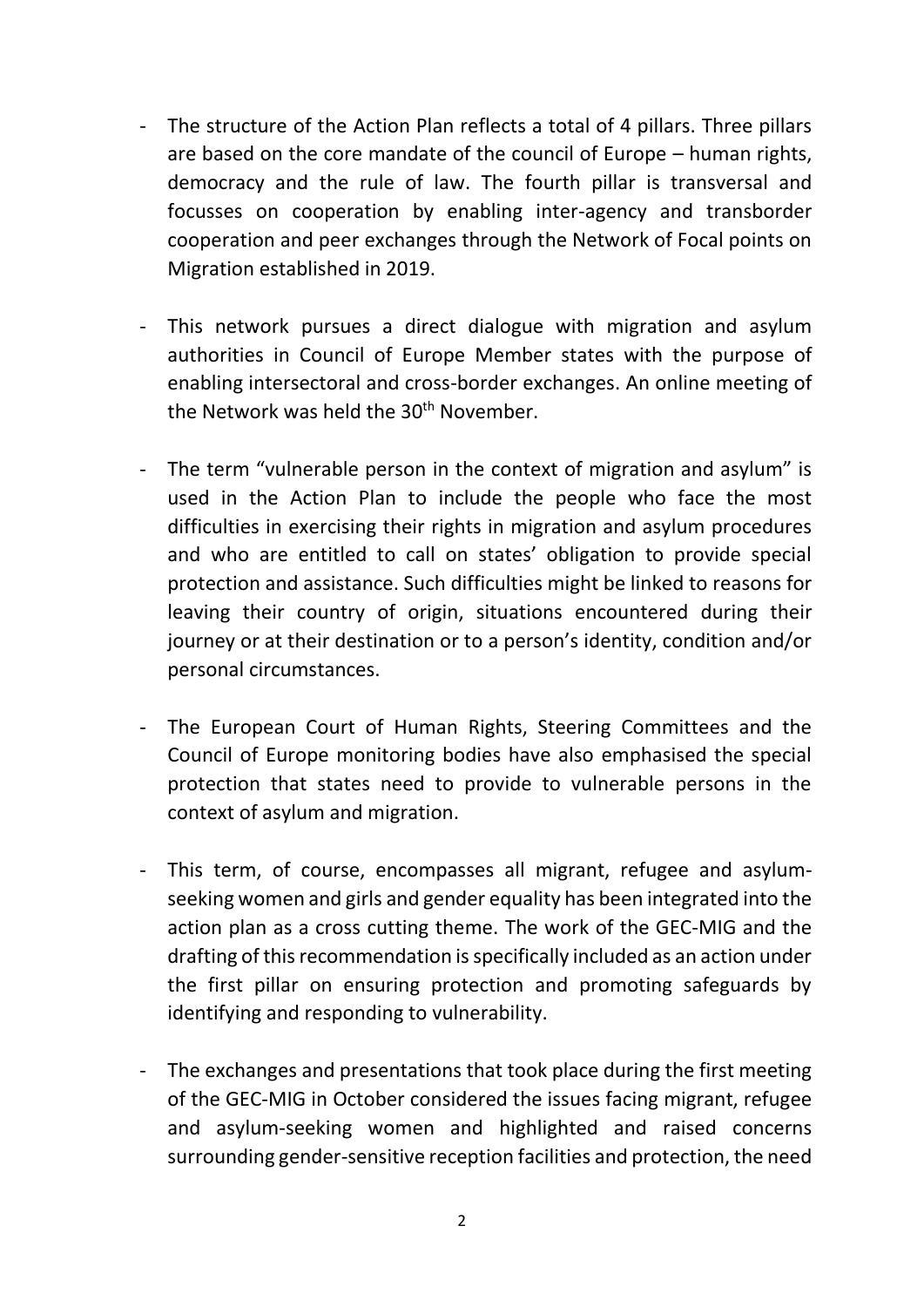for improved access to health-care, including access to sexual and reproductive health and rights, the need to improve and adapt procedures and policies in relation to the recognition of qualifications, diplomas and skills, the self-determination and economic empowerment of migrant women and the support needed to improve language skills.

- The action plan specifically includes actions addressing these concerns including, but not limited to:
	- o the development/compilation and implementation of guidelines for professionals for the effective identification and referral of vulnerable persons and addressing vulnerabilities throughout asylum and migration procedures including reception conditions (Pillar 1).
	- o Promoting the use of practical tools to ensure women's safety in transit and reception centres, such as the checklist found in the publication Gender-Based asylum claims and non-refoulement: Articles 60 and 61 of the Istanbul Convention (Pillar 1).
	- o Developing measures, including support for healthcare literacy, promoting fair access to healthcare for vulnerable groups including refugees and migrants, especially in the context of pandemics (Pillar 2).
	- o Promote the integration of refugees by enhancing their access to education and employment, by facilitating the recognition of their qualifications through the European Qualifications Passport for Refugees and by fostering linguistic integration through education.
- Moving to the draft Recommendation, I congratulate the drafting committee on the work done to date. The draft preamble and operational paragraphs as well as the proposed structure for the annex are clear, thorough and well-thought out.
- The drafting committee might like to consider giving prominence to the Action Plan on protecting vulnerable persons in the context of migration and asylum in Europe as well as the Gender Equality Strategy by moving them further up the draft preamble to paragraphs 12 and 13 respectively.